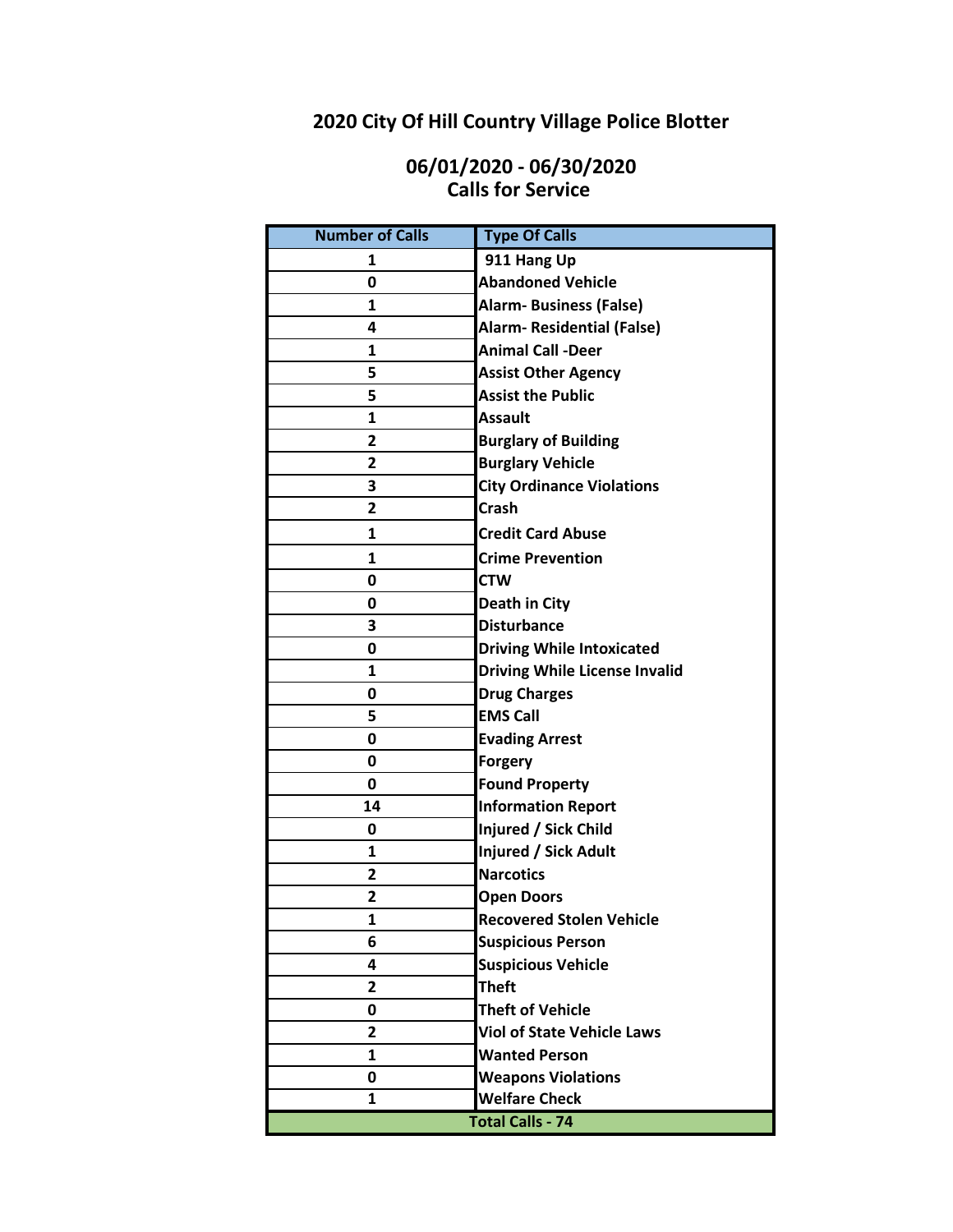## **Calls Of Interest**

**Offense:Recovered Stolen Firearm Date: 06/02/2020 Time: 1613 hrs Location: 15800 San Pedro**

#### **Details:**

HCVPD CID was contacted by Lubbock PD and advised that a stolen handgun was located at a local pawn shop. The detective went to the pawn shop and took custody of the gun. The handgun was returned to Lubbock PD.

**Offense: Mail Theft Date: 06/12/2020 Time: 0910 hrs Location: 100 Powderhorn**

### **Details:**

A report was made by HCVPD officer in reference to someone taking checks from the mail box in the 100 blk. Of Powderhorn. The suspect then committed check fruad by writing checks at businesses for a total of \$190. HCVPD CID will investigate the case.

**Offense: Narcotics Laws Violations Date: 06/12/2020 Time: 1410 Location: 13800 San Pedro**

#### **Details:**

HCVPD Officer stopped a traffic violator for speeding. The officer approached the vehicle contacted the driver and then began to write a speeding citation. Once complete, the officer when back to the violators vehicle and smelled marijuana. The Officer asked if there was marijuana in the vehicle and the driver said yes and grabbed a glass pipe out of the vehicle. The officer then wrote a citation for the drug paraphenlia. He advised the driver that he was going to search the vehicle. The driver got nervous and said there was more marijuana in the vehicle. A cover officer was able to locate the additional marijuana. The driver was informed that Possession of Marijuana charges may be filed against her. The marijuana and paraphenlia was returned to the PD and tested which came back positive for Marijuana. This case will be investigated by HCVPD CID.